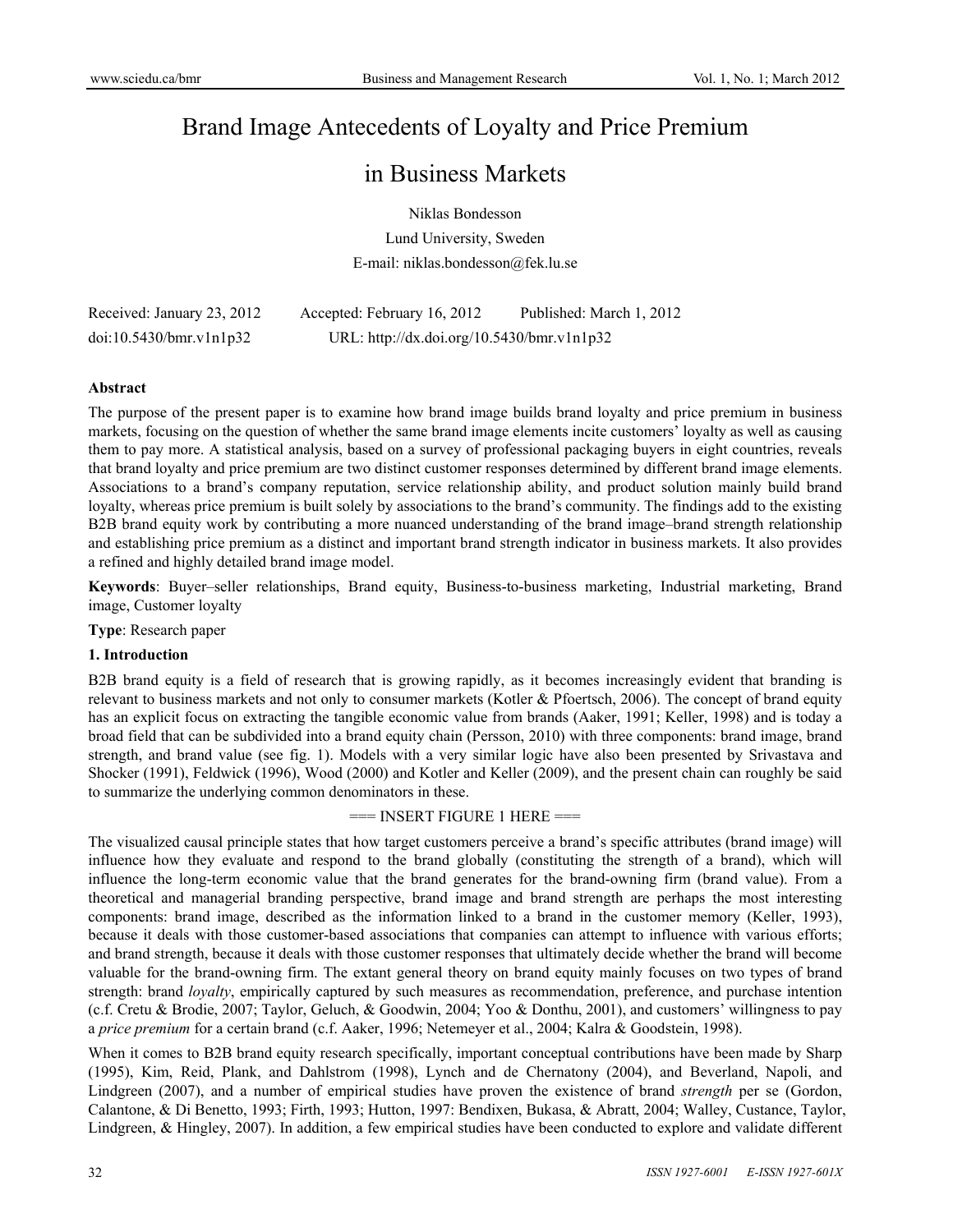brand *image* elements (Mudambi, Doyle, & Wong, 1997; Wiedmann, 2004; Kuhn, Alpert, & Pope, 2008; van Riel, de Mortanges, & Streukens, 2005; Cretu & Brodie, 2007; Taylor et al., 2004; Han & Sung, 2008; Beverland et al., 2007). Similar brand image models have, for example, been provided by Mudambi et al. (1997) and Persson (2010), the latter of which includes brand familiarity together with associations to a corporate B2B brand's product solution, services, distribution, relationship, and the company behind the offering.

The extant valuable contributions should definitely be built upon, but there is one question to which we do not yet have a detailed answer: do the same brand image elements that make business customers loyal also make them willing to pay a price premium? Researchers have only recently begun to link brand image and brand strength outcomes causally, but when doing so the focus has mainly been on brand loyalty determinants: why buyers "choose" (Mudambi et al., 1997), "select" (Kuhn et al., 2008), remain "loyal" to (van Riel et al., 2005; Wiedmann, 2004; Taylor et al., 2004), or "repeatedly purchase" (Han & Sung, 2008) a brand. Such outcomes evidently reflect an interest in the *volumes* that B2B brands can sell. Researchers have to date been unable to provide rich enough data to describe and understand adequately whether the same brand image elements also drive price premiums in business markets.

There are indeed a few studies that include price premium. However, these are qualitative (Persson, 2010), make no systematic examination of the brand image determinants of price premium (Hutton, 1997), or, most commonly, lump price premium together with loyalty constructs into composite measures. One example is the study by Taylor et al. (2004), who combine price premium with four loyalty constructs, which can best be described as reflecting purchase intention, preference, commitment, and attachment, into a "loyalty" measure. This multi-item measurement approach is indeed common throughout the entire marketing field (c.f. Chaudhuri & Holbrook, 2001), but becomes problematic when the combined items are not purely reflective – meaning that the different items that are combined are not one-dimensional, but actually reflect very *different* constructs (Diamantopoulos & Winklhofer, 2001; Gerbing & Anderson, 1988; Söderlund, 2006). As there is actually plenty of extant work on consumer markets to suggest that price premium and brand loyalty are distinct constructs (Ailawadi, Lehmann, & Neslin, 2003; Netemeyer et al., 2004; Sethuraman, 2000), it seems unwise to combine them habitually in B2B research. If they are also distinct in business markets, any multi-item measure that combines them will conceal important nuances in terms of which brand image elements they are built upon.

The underlying assumption in the present paper is hence that a much richer understanding of how brand image drives brand strength, and consequently builds brand value, can be achieved by treating brand loyalty and price premium as two *distinct* customer responses to a favourable brand image. This focus is not only theoretically interesting, but also highly relevant from a managerial perspective, as the challenge for many firms revolves around striking a balance between the desire to obtain volume, market shares, and economies of scale and the desire for higher margins (cf. Dodd & Favaro, 2006). One could argue that the current loyalty focus is mainly relevant to firms with a volume focus, and not to firms striving for a premium position.

The **purpose** of this paper is therefore to examine how brand image builds brand loyalty and price premium in business markets. This question is approached by first validating and refining a previously published conceptual brand image model (Persson, 2010), and then examining its causal relationship with brand loyalty and price premium. The focus will be on B2B brands at the corporate level, as today it is commonly assumed that B2B branding is the most relevant at the corporate level (Kuhn et al., 2008; Mudambi, 2002).

## **2. Theoretical framework**

## *2.1 Brand image in business markets*

Brand image definitions (eg. Keller, 1993; Feldwick, 1996) are rooted in theories on psychology and, most importantly, in the "associative network memory model" (see also Collins & Loftus, 1975). Brand *image* refers to "the associations and beliefs the consumer has about the brand" (Feldwick, 1996), and basically any specific information existing in the minds of customers with respect to a brand is relevant as an image element. When it comes to specific B2B brand image elements, there are several conceptual and operational models to be found in the extant work (Mudambi et al., 1997; van Riel et al., 2005; Han & Sung, 2008; Beverland et al., 2007). In this conceptual framework, and the subsequent empirical study, the explorative model presented by Persson (2010) will be used as a tentative starting point. It includes brand familiarity together with associations to a corporate B2B brand's product solution, services, distribution, relationship, and the company behind the offering.

Brand familiarity plays at least two roles in business markets: a buyer must be aware of a company in order to consider purchasing from it, but what is perhaps more important is that buyers perceive less risk in and tend to prefer well-known suppliers and producers (e.g. Dowling & Staelin, 1994; McQuiston & Dickson, 1991; Hutton, 1997). Apart from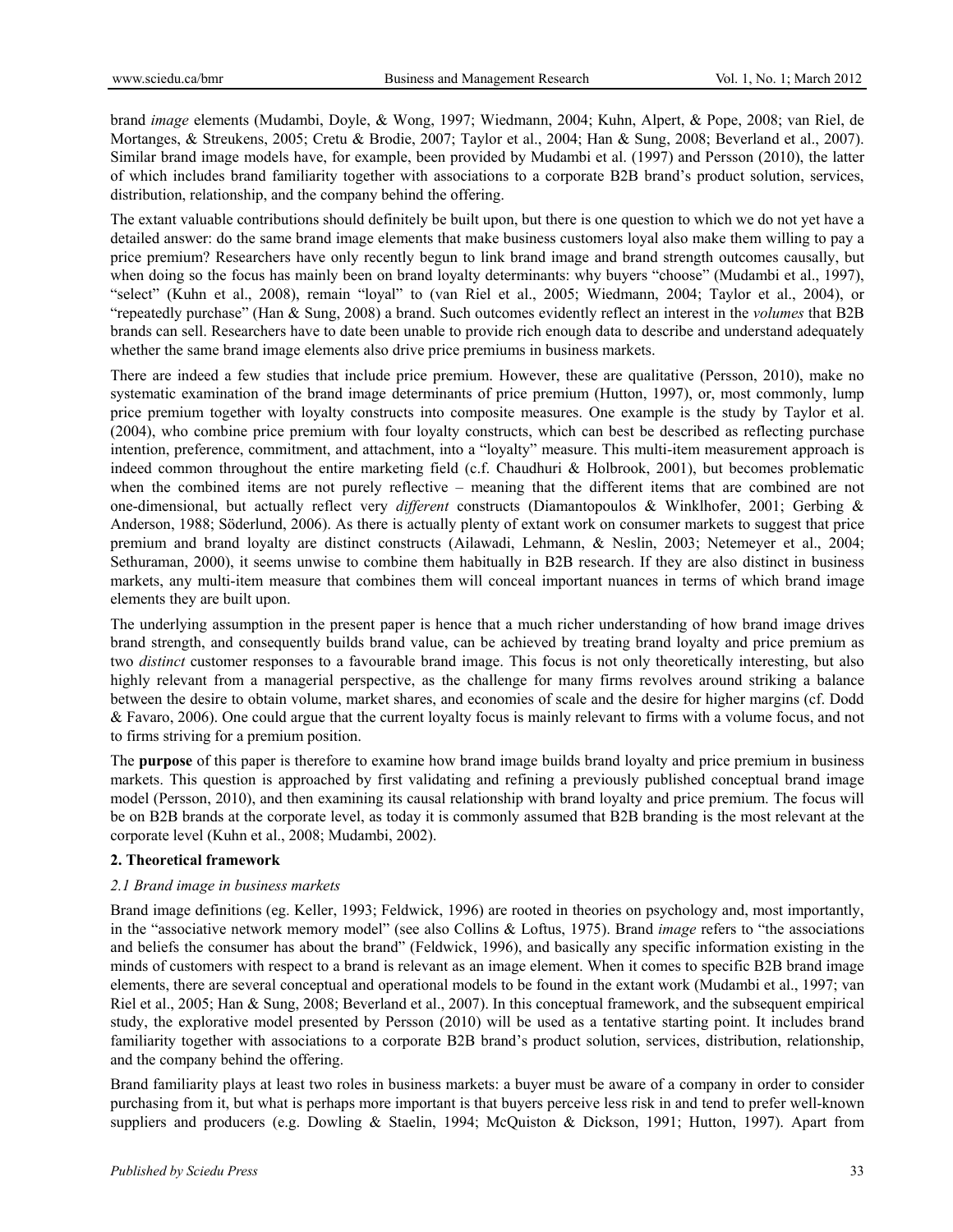familiarity per se, it is of course important that a brand is known for something positive. Put simply, the product solution (quality, innovativeness, customization, etc.) and service elements (augmented service offerings, expertise, and advice) deal with a brand's core offering, and distribution with its perceived ability to distribute and deliver that offering to the right place at the right time. Relationship associations relate to perceptions about how the company – and the people behind the brand – interacts as a business partner on a daily basis, in terms of, for example, trustworthiness, cooperation, and adaptation. Finally, company associations have very little to do with the actual offering of a brand, but cover the general reputation of the company behind the brand in the marketplace, relating to such things as market leadership, personality, and management.

One advantage of the qualitatively based Persson (2010) model is that it was developed with a specific focus on understanding price premium antecedents. In addition, it is fairly broad and encapsulates most sub-elements from other models (c.f. Mudambi et al., 1997; van Riel et al., 2005), while at the same time being highly detailed and operational.

## *2.2 Brand loyalty*

As loyalty has become an increasingly popular concept, it has also become increasingly rich, and can be measured in many different ways (Jacoby & Chestnut, 1978; Dick & Basu, 1994; Söderlund, 2006). One fundamental distinction can, for example, be made between attitudinal loyalty and behavioural loyalty (Day, 1969; Baldinger & Rubinson, 1996). In the present paper, brand loyalty will be conceptualized as an *attitudinal* construct, in line with previous work on B2B brand equity (van Riel et al., 2005; Taylor et al., 2004; Cretu & Brodie, 2007; Han & Sung, 2008), making it fairly straightforward to compare brand image determinants of loyalty and price premium.

In the present study, brand loyalty is measured with two items that have commonly been combined in the existing B2B brand equity studies (Han & Sung, 2008; van Riel et al., 2005; Cretu & Brodie, 2007), as well as in studies within the broader marketing field (Zeithaml, Berry, & Parasuraman, 1996; Auh & Shih, 2005): purchase intention and recommendation. Both are conative, reflecting a "willingness to act" (Back & Parks, 2003, p. 423), but while purchase intention focuses on the act of purchasing as such, recommendation focuses on the act of recommending a supplier to others, which is something that has been shown to drive future sales (Reichheld, 2003: Keiningham, Cooil, Andreassen, & Aksoy, 2007).

#### *2.3 Price premium*

Within the consumer-oriented brand equity literature, several writers have treated price premium as a key brand strength (Netemeyer et al., 2004; Kalra & Goodstein, 1998; Sethuraman, 2000; Ailawadi et al., 2003). A brand has a price premium when the sum customers are willing to pay for the products or services from a brand is higher than the sum they are willing to pay for similar offerings from other brands (Aaker, 1996). Measuring the price premium, as an attitudinal construct, is often undertaken with statements such as "Our company is willing to pay a higher price for products from this company than for similar products from other companies" (adapted from Netemeyer et al., 2004). A form of inverted price premium, price sensitivity, can also be used: "The prices of products from this company would have to go up quite a bit before we would consider another company" (cf. Han & Sun, 2008; Netemeyer et al., 2004). Both are used in the present study.

## **3. The study: professional packaging buyers**

The present study is based on 678 observations, drawn from a web survey completed by professional buyers of corrugated transport and consumer packaging in 8 countries across Europe. The survey measured customer-perceived brand image and brand loyalty regarding different packaging supplier brands. The access to respondents was gained thanks to a learning partnership programme between the university and a European-based supplier of packaging solutions that employs 24 000 people and has sales of approximately 3.6 billion EUR a year (2008), across some 50 countries in Europe and Asia. The packaging industry has a seemingly strong focus on price. Several competing firms offer similar products and customers have a relatively strong bargaining power. The industry has gone through a consolidation, which has led to downward pressure on prices and margins

With only one single market in focus, it is difficult to generalize the findings directly to *all* business markets. On the other hand, an advantage of a single market focus is that it enables a highly detailed and aspect-rich understanding that is more difficult to attain if several different markets or industries are covered.

## *3.1 Brand image and brand loyalty measurement scale*

In total, 47 items were used to measure empirically the 6 main elements of the Persson (2010) brand image model, their detailed sub-associations, brand loyalty, and price premium (Appendix A). Each respondent was asked to rate 3 different brands, along a 1–7 Likert scale: the cooperating partner brand, a global market leader brand, and a strong local brand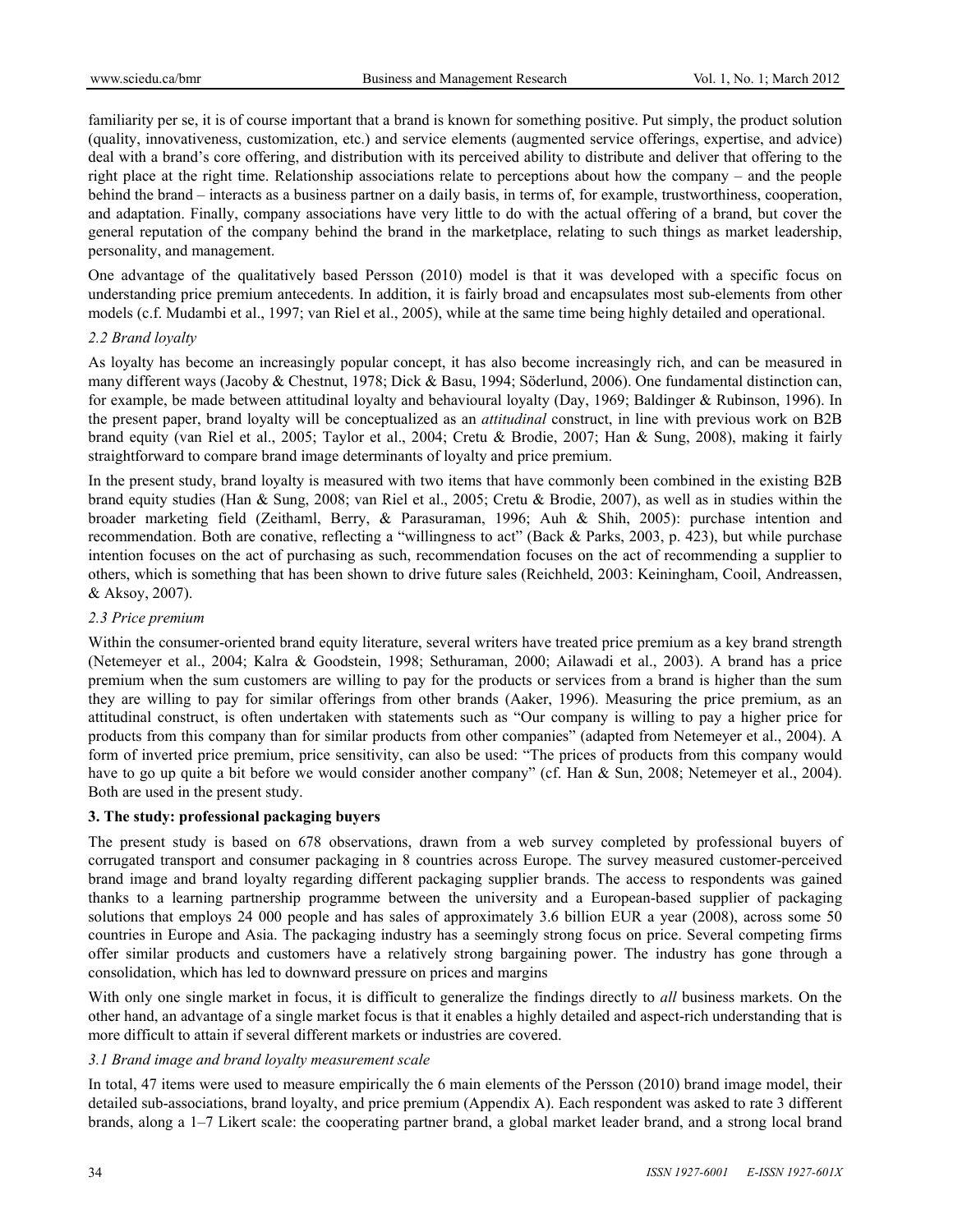(the local brands were different in different countries). All the items were framed at the organizational level, with a so-called key informant approach (see also Huntley, 2006; Ulaga & Eggert, 2006) in which the respondents are asked to state their company's attitude rather than their own personal view. The specific questionnaire items were based primarily on existing B2B brand equity scales, but tailored to a packaging context when deemed necessary. The questionnaire was examined by experts, both business people from the partner company and academics, and pre-tested with four target customers, before being sent out.

#### *3.2 Sampling procedure and survey send-out*

The target population was defined as "target customers" to the partner company, including current customers as well as prospective customers that the case brand wants to have as customers, and multistage sampling was conducted (Biemer & Lyberg, 2003). First, the market was divided into five naturally occurring geographical regions, of which two were sampled. Then, 8 countries from these two regions were sampled (Austria, the Czech Republic, Germany, Hungary, Poland, Slovakia, Sweden, and Romania), resulting in 29 of the partner company's production plants being included in the study. Together, the 29 selected plants have almost 15 000 customer companies, and in addition a great number of prospect customers, but it was decided to focus on the top 30 current customer companies (in terms of purchase volumes) and top 10 prospect customer companies. Although 30 is a moderate figure, these customers together represents almost all revenues, while still having in a fair level of variation in size. In the next step, individuals were sampled, using a key informant approach, which is very common B2B marketing and branding research (c.f. Ulaga and Eggert 2006). The informant is not assumed to convey a perfectly representative picture of her or his organisation's view, but at least a valid enough view to base research on. Since not all the plants were able to provide full lists of individuals (some could only identify their top 20 customers, some had no prospect customers listed, etc.), the final sample consisted of 759 individuals from current customer companies and 160 individuals representing prospective customers. The fact that the number of current customers is larger than the number of prospective customers could be seen as a problem, but it does actually provide a good representation of the marketing reality that companies of this kind face. Invitations to the web survey were then sent by e-mail, and a number of measures were taken to boost the response rate, including E*xplicit mentioning of a university sponsorship, a non-monetary incentive and an anonymity insurance.* 

#### *3.3 Sample characteristics*

The survey was completed by 226 respondents (175 current customers and 37 prospective customers), representing a total response rate of 25%, which can be seen as acceptable compared with similar studies (van Riel et al., 2005; Lam, Venkatesh, Erramilli, & Murthy, 2004; Hutton, 1997). As each respondent was asked to rate 3 brands, the number of observations can be said to be 678 (226 respondents  $\times$  3 brands).

The size of the responding companies ranged from small and medium-sized manufacturers to large multinationals. Most respondents stated that they work for companies in industrial industries (19%), followed by the processed food industry (18%), packaging (8%), electronics (7%), services (1%), and other industries (34%). More than half (52%) of the responding key informants labelled themselves as members of a buying team, followed by 18% functioning as managers or senior managers. To validate the relevance of the key informant approach further, a question was asked about their influence on the choice of packaging supplier, for which the score 5.54 can be seen as acceptable (benchmarked to 5.78 in Ulaga & Eggert's (2006) study).

#### **4. Findings and analysis**

As the measurement of brand image was based on a qualitative study (Persson, 2010), the first step in the analysis was to validate the dimensionality of this tentative model with a factor analysis.

#### *4.1 Validating and modelling B2B brand image*

Exploratory factor analysis with varimax rotation was conducted in several steps. Items were deleted until a meaningful and reliable model was found. The final solution includes 5 brand image factors based on 36 questionnaire items (summarized in Table 1; see full details in appendix B).

#### ===INSERT TABLE 1 ABOUT HERE===

The factor analysis partly validates and partly refines the Persson (2010) model (originally including six dimensions: brand familiarity together with associations a corporate B2B brand's product solution, services, distribution, relationship, and the company behind the offering). One could have expected this statistical model to match the original one perfectly, but the obtained fit must be seen as acceptable considering that the original model was conceptual and based on exploratory qualitative research.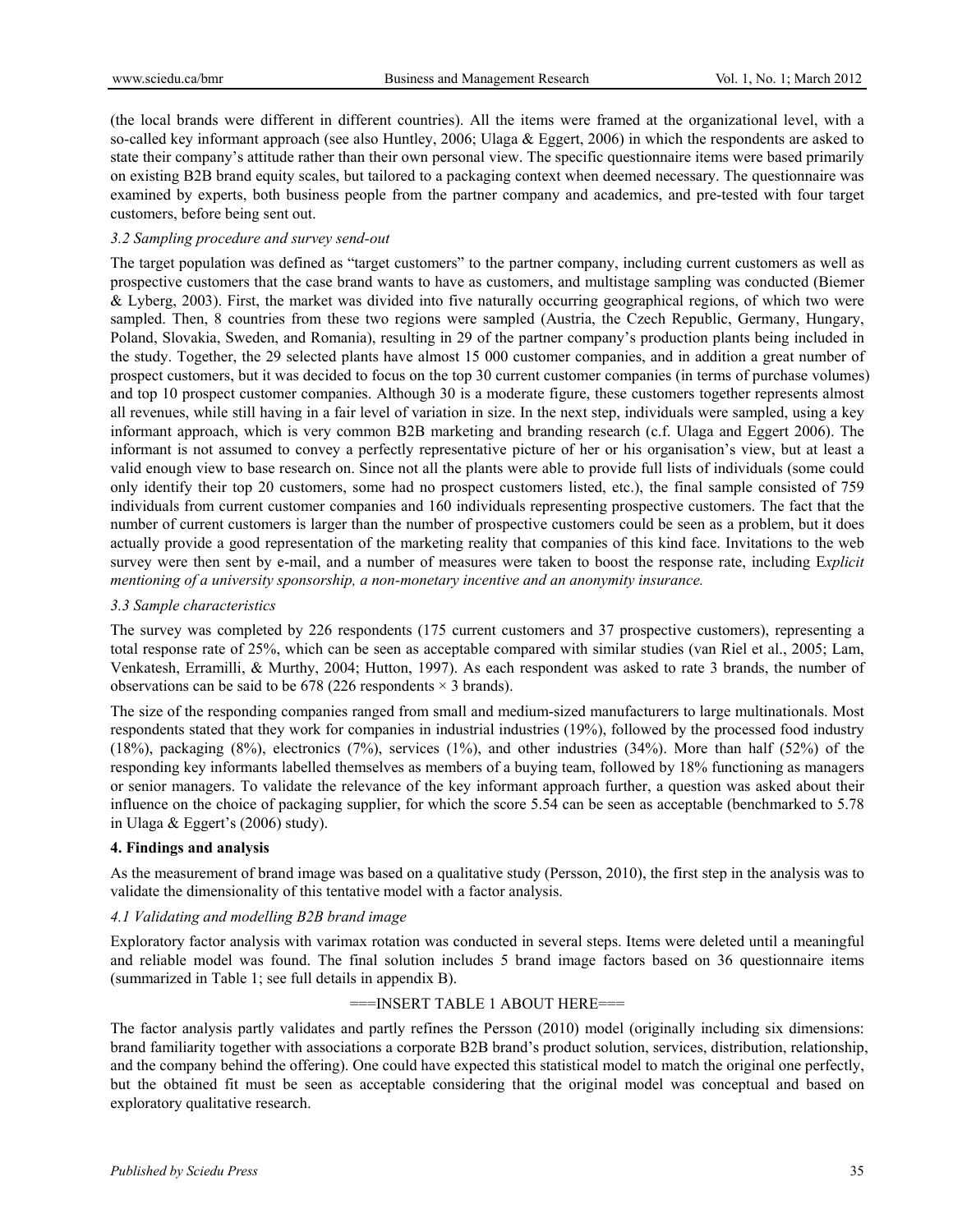The *brand familiarity* dimension is kept fully intact, and the *product solution* is also fully validated. The latter is dominated by associations relating to the material core of a firm's physical offering, or the "thing" it produces, which is a key dimension of most B2B brand image models (cf. Mudambi et al., 1997). In detailed terms, such associations as product aesthetics, innovativeness, and quality are covered. It also covers how products can be *customized* and bundled together with other products or services to create total *solutions* (see also Vargo & Lusch, 2004; Beverland et al., 2007; Ballantyne & Aitken, 2007).

The company dimension in the Persson (2010) model is divided into two factors. In the first factor, two specific items ("Being a customer to this company allows access to attractive business networks" and "Buying or using products from this company feels like belonging to a community") dominate with high loadings. They reflect a very specific form of company association relating to a brand's *community*, and target customers' feelings about being, or desire to be, involved with a brand and its other customers. More specifically, the first item deals with the social and economic aspects of a community (Andersen, 2005), while the other one deals with the psychological or invisible aspects of brand communities, defined as "an unbound group of brand admirers, who perceive a sense of community with other brand admirers, in the absence of social interaction" (Carlson, 2008). The remaining company associations are here simply labelled *company reputation*. Sometimes the term corporate reputation is used, but company reputation seems to be a more common term in the brand equity and industrial branding literature (see Cretu & Brodie, 2007; Netemeyer et al., 2004; Bendixen et al., 2004; Mudambi et al., 1997). In this model, such associations as reputation, management, market leadership, excellence, and two brand personality items (where competence, intelligence, and successfulness show a particularly high factor loading) are included.

The *relationship service* factor is, in relation to the Persson (2010) model, basically an integration of most relationship and distribution associations (where most of the former show high factor loadings), together with two service items (service support and after-sales services). More specifically, it covers such associations as trustworthiness, ease of doing business, flexibility and adaptiveness, responsiveness, cooperation, friendliness of employees, reliability, and speed of deliveries.

#### *4.2 Main analysis: Relative impact of different brand image elements on brand loyalty and price premium*

First, an exploratory factor analysis was conducted to validate that brand loyalty and price premium are two distinct types of brand strength, which the results clearly confirm (Table 2). The scale reliability was also computed, showing satisfactory scores for both constructs.

## ===INSERT TABLE 2 ABOUT HERE===

Then, a regression analysis was conducted in which brand loyalty and price premium were utilized as dependent variables (Table 3).

## ===INSERT TABLE 3 ABOUT HERE===

The results demonstrate a good model fit for both brand strength variables, as indicated by the significant F-values (1% significance level). The VIF values show a low degree of multicollinearity, which means that the five factors are not correlated with each other to any critical degree. The total explanatory, or predictive, power of the brand image model is 64% for brand loyalty and 22% for price premium. Thus, the model is highly powerful in terms of explaining why target customers are loyal, but less powerful in explaining why target customers pay more or less for a supplier brand.

The most interesting finding, in relation to the purpose of the paper, is the obvious asymmetry when it comes to brand image determinants. Brand loyalty is significantly and positively related to all the brand image factors, of which company reputation is the single strongest antecedent. Price premium, in contrast, is positively related to only one single brand image factor, brand community, a finding that further underlines that brand loyalty and price premium are two distinct forms of customer response to a favourable brand image.

## *4.3 In-depth analysis: Correlation analysis on the individual association level*

As a final step in the analysis, the individual brand image items were correlated with brand loyalty and price premium (fig. 2). Especially from a managerial perspective, this detailed analysis can provide much more specific and actionable insights than an analysis on the factor level, which by definition reduces the richness of the material.

## ===INSERT FIGURE 2 ABOUT HERE===

Much can be said about the results in figure 2, but what is most interesting is how they further underline the importance of treating brand loyalty and the price premium as two different sub-dimensions of a brand's strength. In particular, two brand image items, "network" and "belonging" (see the full questionnaire items in appendix A), are very distinct drivers of target customers' willingness to pay. These associations correlate strongly with price premium but weakly with brand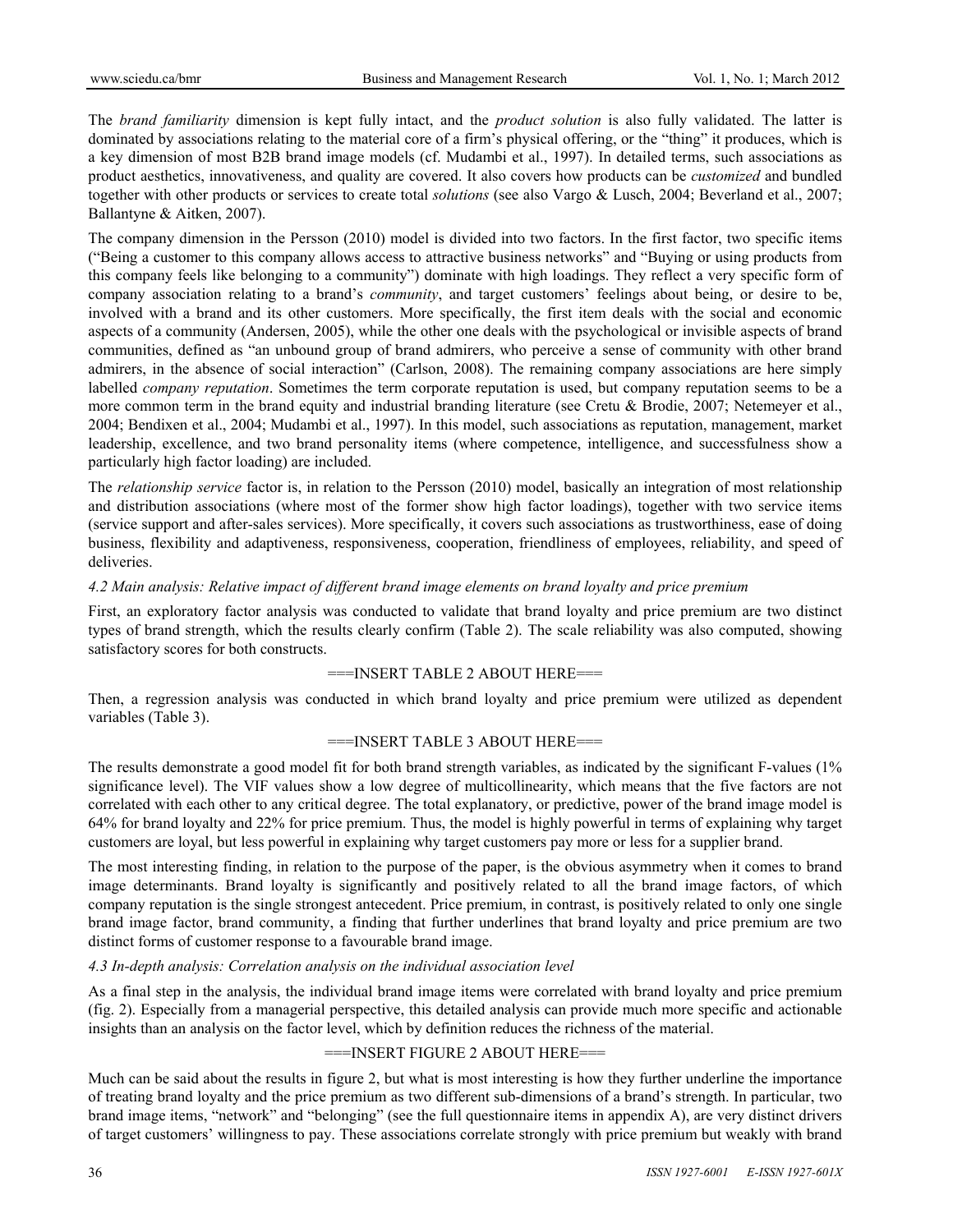loyalty. In contrast, the associations to "employees and "trust" are strongly correlated with brand loyalty, but not positively correlated with price premium.

#### **5. Discussion**

#### *5.1 Different brand image elements drive brand loyalty and price premium*

The most formal theoretical contribution of this paper is a more nuanced understanding of the brand image–brand strength relationship in business markets than the existing B2B brand equity work provides. First of all, the findings clearly demonstrate that brand loyalty and price premium are two very distinct forms of brand strength. This is something that has been stressed previously by research in consumer markets (Netemeyer et al., 2004; Sethuraman, 2000; Ailawadi et al., 2003), but not in business markets in which most work has lumped them together into composite measures (c.f. Taylor et al., 2004) or focused solely on brand loyalty measures that have an underlying focus on the volumes a brand can sell (Mudambi et al., 1997; Kuhn et al., 2008; van Riel et al., 2005; Taylor et al., 2004).

Second, brand loyalty and price premium also have very different brand image antecedents. What makes buyers loyal, in terms of their intention to purchase and recommend a supplier brand, is simply not at all the same associations as what makes them pay more or less. It is the reputation of the company behind an offering that drives loyalty, followed by associations the service relationship and product solution that a supplier brand can offer that make target customers loyal. In sharp contrast, association to the community surrounding causes target customers to pay more. Asymmetries of this kind have indeed been demonstrated in the existing B2B brand equity work (Taylor et al., 2004), but then with a focus on different forms of brand loyalty and not on price premium.

Continuing to distinguish between the brand image drivers of price premium and brand loyalty should therefore bring us even closer to a general theory of B2B brand equity and provide guidelines for firms striving for higher margins rather than only large volumes. The present study clearly indicates that any composite conceptualization, or measurement, combining brand loyalty and price premium can conceal important nuances.

## *5.2 Price premium is a distinct and important type of brand strength*

By giving price premium more attention as a distinct customer response, the present study can be said to provide a more balanced view of the brand strength concept than that displayed by the extant work (c.f. van Riel et al., 2005; Taylor et al., 2004; Han & Sung, 2008). Taking both the volume and the price dimensions into account is, however, not only something that can be argued for based on the empirical findings in this study; there are several other reasons why it seems plausible. First, it underlines brand equity theory's focus on economic outcomes because of its compatibility with shareholder value theory (cf. Doyle, 2001; Srivastava, Shervani, & Fahey, 1998), which states that greater volumes and higher prices are the two main ways in which market-based assets enhance a firm's levels of inflowing cash. Some writers, such as Doyle (2000), even argue that a price premium is the most important way in which brands create shareholder value, because it requires no direct investments to charge a higher price. Second, brand-owning companies themselves associate successful B2B branding not only with loyalty but also with price premiums (Shipley & Howard, 1993; Michell, King, & Reast, 2001). Finally, as already mentioned, it reflects very well the tension between volumes and margins that managers face (c.f. Dodd & Favaro, 2006).

#### *5.3 Brand communities play an important role in the creation of B2B brand equity*

Since the brand community element emerged as particularly important, being the only image element that allows a supplier brand to charge a higher price, it deserves some further elaboration. The two measurement items that mainly compose this element in this study relate to two aspects of a community: the social and economic benefits that a community or network can provide (Andersen, 2005) and the psychological ties or sense of belonging that can occur between its members (Carlson, 2008). The results are probably the first to indicate empirically that the assumed positive impact of brand communities on brand loyalty (Muniz & Guinn, 2001) can be true for B2B brands. Previously, it has only been systematically validated in consumer markets (McAlexander, Schouten, & Koenig, 2002; Algesheimer, Dholakia, & Herrmann, 2005). Additionally, the results are probably also the first, in *any* market, to reveal a strong significant relationship between brand communities and the ability to charge a price premium.

Adding the brand community element to B2B brand equity theory contributes a conceptual acknowledgement of how the image and strength of a brand are not only a result of customers' mental relationship with a B2B brand, but also a result of the social or psychological ties between the brand's customers.

## *5.4 A validated five-dimensional brand image model*

Finally, on a more general level, an additional theoretical contribution from this study is the refinement and validation of a highly detailed B2B brand image model. It suggests that buyers' associative brand memory network can be understood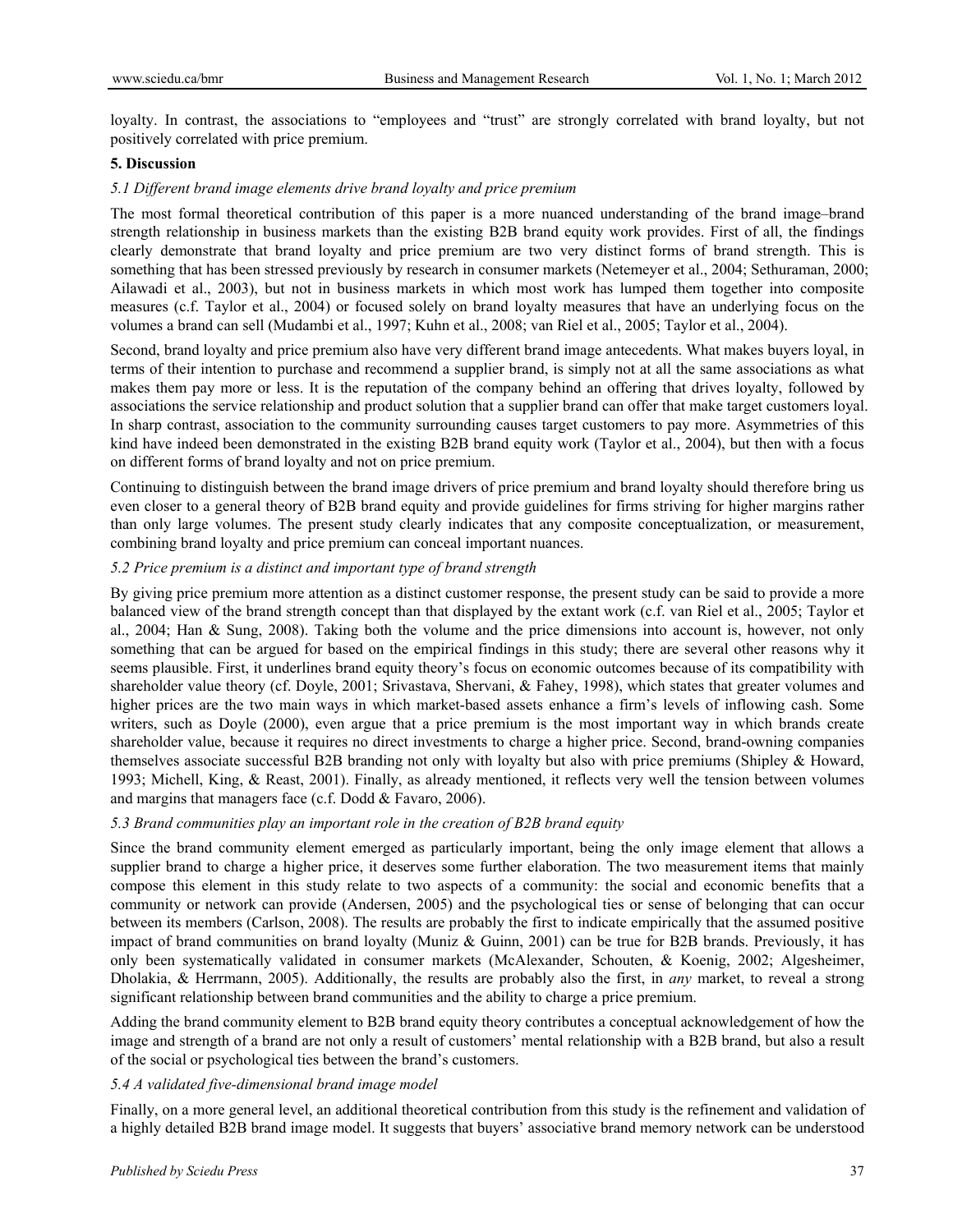as a five-dimensional brand image model, including brand familiarity, product solution, service relationship, brand community, and company reputation – dimensions that encapsulate a great number of detailed brand associations (see appendix). The model was refined based on Persson's (2010) exploratory work, which is partly validated, but to a large extent also confirms the relevance of elements that also occur in other models (c.f. Mudambi et al., 1997; van Riel et al., 2005).

In terms of explaining brand loyalty, the present brand image model is highly powerful as it explains 64% of the variation, which can be compared with van Riel et al.'s (2005) 56%. It is, however, weaker in terms of explaining price premium (only 22%). Principally, one reason behind the weaker power could be that further brand image elements must be identified and added in order to understand why buyers in business markets pay more or less for different brands. Another reason, however, could be the question of whether the measures of attitudinal price premium, taken from brand equity studies in consumer markets (cf. Netemeyer et al., 2004), are as useful in business markets. Looking in detail at the price premium data, they are highly skewed and show considerably lower mean scores than the loyalty data. There is no doubt that organizational buyers also pay price premiums for the brands they prefer (cf. Bendixen et al., 2004; Hutton, 1997; Firth, 1993), but the question is how this can best be measured with psychological constructs. With better measures of price premium, it is perhaps possible to obtain a better picture of their determinants.

#### **6. Managerial implications**

The study has serious implications for managers, especially in how it, in great detail, shows that companies must build different brand image elements depending on whether they are striving for greater sales volumes or greater margins. The former companies should definitely focus on the reputation of their companies as a whole, rather than communicating *only* which products and services they have to offer (which is often the case). A potentially more profitable position can revolve around an image of general excellence, being perceived as the leader of the industry, or being perceived as reliable, competent, and customer caring. In this particular study, specific associations to product innovativeness and with the width of the product portfolio can be found among the least loyalty and price premium driving companies. Product quality does not even emerge as a key association. Hence, what a B2B brand stands for and how it acts as a business partner can be more important than what it actually produces. This does not mean to say that B2B brands can never build a strong differentiated brand with product promises. A product-based positioning should obviously be a viable strategy for firms that are actually offering superior product performance (see also Beverland et al., 2007).

For brands that are chasing higher margins or niche positions, building or stimulating a brand community is a strategy that should be considered. A community can take a physical, digital, or psychological form, and it can be managed by the company itself or by its customers. A wide range of tools are available for this purpose: everything from clothing (Caterpillar), golf tournaments, and seminars to websites, extensive training programmes, exclusive think tanks, and advertising (such as SAP's "Lufthansa runs SAP" and "North Face runs SAP") can potentially stimulate bonds between a brand's customers.

## **7. Limitations**

A number of limitations pertain to this study. First, with only one single market in focus, it is difficult to directly generalise the findings to all business markets. The findings can nevertheless be generalized cautiously to corporate B2B brands providing similar offerings. In other words: brands offering a commoditised product that is augmented by services (such as training or technical expertise), and that is a part of the customer's production process as well as the final product, but not directly marketed or sold to end-consumers. Another issue is the key informant approach, and the fact that the sample mainly consists of buyers. Since one distinguishing feature of organisational purchase decisions, as they typically are described, is that several people are involved, it is important to examine also others function. And, perhaps are their loyalty and willingness to pay price premium determined by other brand image elements. Similarly, this study is limited to attitudinal loyalty, and it is possible that behavioural loyalty outcomes have other brand image determinants.

#### **8. Suggestions for future research**

Future research will have to generate even more empirical data before we can formally describe and fully understand how brand image builds brand strength and brand value in business markets. There might be general patterns, across different types of industries, products, and brands. One reason why the company behind the product, in this study, is more important than the product itself could be that it deals with a commodity product augmented by services. After all, when services are involved, personal brand touch points usually become critical, subsequently meaning that the company behind an offering becomes important (de Chernatony & McDonald, 1998; Berry, 1995). It is, however,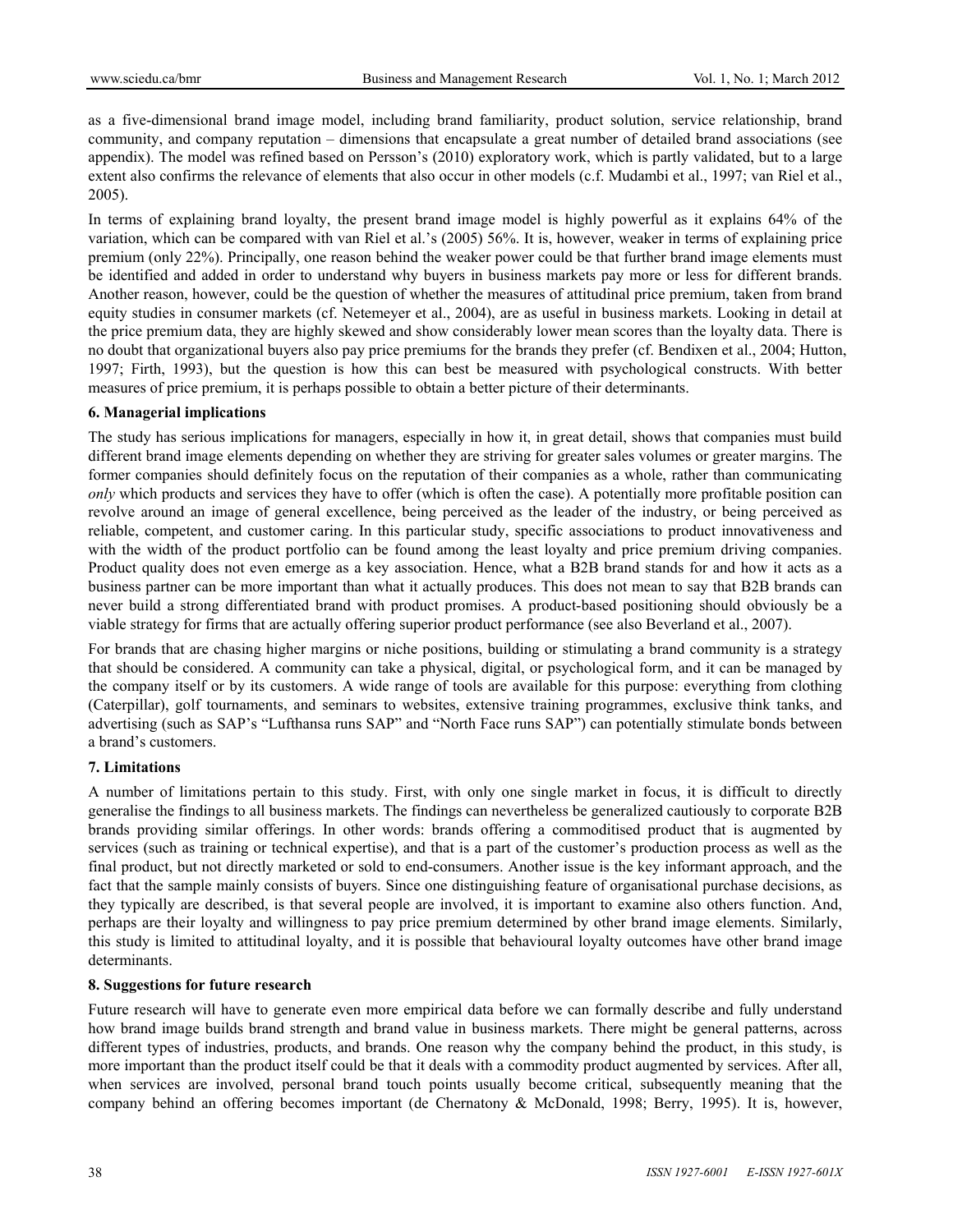currently difficult to draw parallels with previous studies of a similar kind, since very few of them have been specific regarding what type of B2B offering they have studied, and whether services are added to the core offering or not.

#### **References**

Aaker, D. A. (1991). *Managing brand equity*. San Francisco: Free Press.

Aaker, D. A. (1996). Measuring brand equity across products and markets. *California Management Review*, *38*(3), 102-20.

Aaker, J. L. (1997). Dimensions of brand personality. *Journal of Marketing Research*, *34*(3), 347-356. http://dx.doi.org/10.2307/3151897

Ailawadi K. L., Lehmann, D. R., & Neslin, S. A. (2003). Revenue premium as an outcome measure of brand equity. *Journal of Marketing*, *67*(4), 1-17. http://dx.doi.org/10.1509/jmkg.67.4.1.18688

Algesheimer, R., Dholakia, U. M., & Herrmann, A. (2005). The social influence of brand community: Evidence from European car clubs. *Journal of Marketing*, *69*(3), 19-34. http://dx.doi.org/10.1509/jmkg.69.3.19.66363

Andersen, P. H. (2005). Relationship marketing and brand involvement of professionals through web-enhanced brand communities: The case of Coloplast. *Industrial Marketing Management*, *34*(3), 285-297. http://dx.doi.org/10.1016/j.indmarman.2004.07.007

Auh, S., & Shih C.-F. (2005). The relative effects of relationship quality and exchange satisfaction on customer loyalty. *Journal of Business to Business Marketing*, *12*(2), 73-100. http://dx.doi.org/10.1300/J033v12n02\_03

Back, K.-J., & Parks, S. C. (2003). A brand loyalty model involving cognitive, affective, and conative brand loyalty and customer satisfaction. *Journal of Hospitality and Tourism Research*, *27*(4), 419-435. http://dx.doi.org/10.1177/10963480030274003

Baldinger, A., & Rubinson, J. (1996). Brand loyalty: The link between attitude and behaviour. *Journal of Advertising Research*, *36*(6), 22-34

Ballantyne, D., & Aitken, R. (2007). Branding in B2B markets: Insights from the service-dominant logic of marketing. *Journal of Business & Industrial Marketing*, *22*(6), 363-371. http://dx.doi.org/10.1108/08858620710780127

Baxter, R., & Matear, S. (2004). Measuring intangible value in business-to-business buyer-seller relationships: An intellectual capital perspective. *Industrial Marketing Management*, *33*(6), 491-500. http://dx.doi.org/10.1016/j.indmarman.2004.01.008

Bendixen, M., Bukasa, K. A., & Abratt, R. (2004). Brand equity in the business-to-business market. *Industrial Marketing Management*, *33*, 371-380. http://dx.doi.org/10.1016/j.indmarman.2003.10.001

Beverland, M., Napoli, J., & Lindgreen, A. (2007). Industrial global brand leadership. *Industrial Marketing Management*, *36*, 1082-1093. http://dx.doi.org/10.1016/j.indmarman.2006.08.007

Berry, L. L. (1995). Relationship marketing of services: Growing interest, emerging perspectives. *Journal of the Academy of Marketing Science*, *23*, 236-245. http://dx.doi.org/10.1177/009207039502300402

Biemer, P. P., & Lyberg, L. E. (2003). *Introduction to survey quality*. New York: John Wiley. http://dx.doi.org/10.1002/0471458740

Carlson, B. (2008). Social versus psychological brand community: The role of psychological sense of brand community. *Journal of Business Research*, *61*(4), 284-291. http://dx.doi.org/10.1016/j.jbusres.2007.06.022

Chaudhuri, A., & Holbrook, M. B. (2001). The chain of effects from brand trust and brand affect to brand performance: The role of brand loyalty. *Journal of Marketing*, *65*, 81-93. http://dx.doi.org/10.1509/jmkg.65.2.81.18255

Collins, A. M., & Loftus, E. F. (1975). A spreading-activation theory of semantic processing. *Psychological Review*, *82*(6), 407-428. http://dx.doi.org/10.1037/0033-295X.82.6.407

Cretu, A. E., & Brodie, R. (2007). The influence of brand image and company reputation where manufacturers market to small firms: A customer value perspective. *Industrial Marketing Management*, *36*, 230-240. http://dx.doi.org/10.1016/j.indmarman.2005.08.013

Day, G. S. (1969). "A two-dimensional concept of brand loyalty. *Journal of Advertising Research*, *9*, 29-35.

De Chernatony, L. D., & McDonald, M. (1998). *Creating powerful brands*. Oxford: Elsevier/Butterworth-Heinemann.

Diamantopoulos, A., & Winklhofer, H. M. (2001). Index construction with formative indicators: An alternative to scale development. *Journal of Marketing Research*, *38*(2), 269-277. http://dx.doi.org/10.1509/jmkr.38.2.269.18845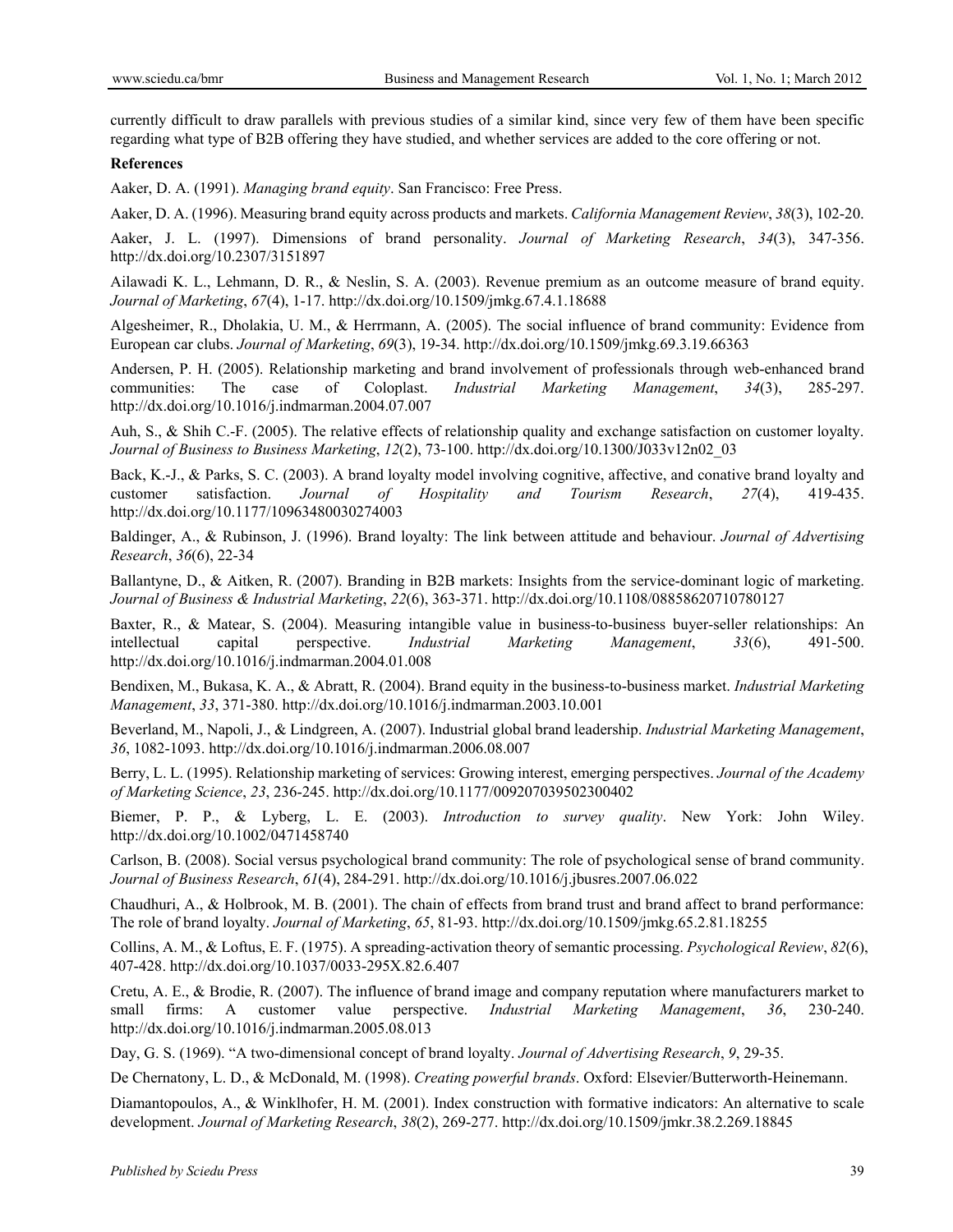Dick, A. S., & Basu, K. (1994). Customer loyalty: Toward an integrated conceptual framework. *Journal of Academy Marketing Science*, *22*(2), 99-114. http://dx.doi.org/10.1177/0092070394222001

Dodd, D., & Favaro, K. (2006). Managing the right tension. *Harvard Business Review*, *84*(12), 62-74.

Doney, P. M., & Cannon, J. P. (1997). An examination of the nature of trust in buyer-seller relationships. *Journal of Marketing*, *61*(2), 35-51. http://dx.doi.org/10.2307/1251829

Dowling, G. R., & Staelin, R. (1994). A model of perceived risk and intended risk-handling activity. *Journal of Consumer Research*, *21*(1), 119-13. http://dx.doi.org/10.1086/209386

Doyle, P. (2001). Shareholder-value-based brand strategies. *Journal of Brand Management*, *9*(1), 20-30. http://dx.doi.org/10.1057/palgrave.bm.2540049

Feldwick, P. (1996). What is brand equity anyway, and how do you measure it? *Journal of Market Research Society*, *38*, 85-104.

Gerbing, D. W., & Anderson, J. C. (1988). An updated paradigm for scale development incorporating unidimensionality and its assessment. *Journal of Marketing Research*, *25*, 187-92. http://dx.doi.org/10.2307/3172650

Gordon, G. I., Calantone, R. J., & Di Benetto, C. A. (1993). Brand equity in the business-to-business sector: An exploratory study. *Journal of Product and Brand Management*, *2*(3), 4-16. http://dx.doi.org/10.1108/10610429310046689

Firth, M. (1993). Price setting and the value of a strong brand name. *International Journal of Research in Marketing*, *10*(4), 381-386. http://dx.doi.org/10.1016/0167-8116(93)90020-Y

Han, S.-L., & Sung, H.-S. (2008). Industrial brand value and relationship performance in business markets – A general structural equation model. *Industrial Marketing Management*, *37*, 807-818. http://dx.doi.org/10.1016/j.indmarman.2008.03.003

Huntley, J. K. (2006). Conceptualisation and measurement of relationship quality: Linking relationship quality to actual sales and recommendation intention. *Industrial Marketing Management*, *35*, 703-714. http://dx.doi.org/10.1016/j.indmarman.2005.05.011

Hutton, J. G. (1997). A study of brand equity in an organizational-buying context. *Journal of Product and Brand Management*, *6*(6), 428-39. http://dx.doi.org/10.1108/10610429710190478

Jacoby, J., & Chestnut, R. (1978). *Brand loyalty: Measurement and management*. New York: John Wiley & Sons.

Kalra, A., & Goodstein, R. C. (1998). The impact of advertising positioning strategies on consumer price sensitivity. *Journal of Marketing Research*, *35*(2), 210-25. http://dx.doi.org/10.2307/3151849

Keiningham, T. L., Cooil, B., Andreassen, T., & Aksoy, L. (2007). A longitudinal examination of net promoter and firm revenue growth. *Journal of Marketing*, *71*, 39-51. http://dx.doi.org/10.1509/jmkg.71.3.39

Keller, K. L. (1993). Conceptualizing, measuring, and managing customer-based brand equity. *Journal of Marketing*, *57*(1), 1-23. http://dx.doi.org/10.2307/1252054

Keller, K. L. (1998). *Strategic brand management, building, measuring, and managing brand equity*. Upper Saddle River: Prentice-Hall.

Keller, K. L. (2001). Building customer-based brand equity. *Marketing Management*, *10*(2), 14-19.

Kim, J., Reid, D. A., Plank, R. E., & Dahlstrom, R. (1998). Examining the role of brand equity in business markets: A model, research propositions, and managerial implications. *Journal of Business-to-Business Marketing*, *5*(3), 65-90. http://dx.doi.org/10.1300/J033v05n03\_04

Kotler, P., & Keller, K. L. (2009). *Marketing management* (13th edition). New Jersey: Prentice Hall.

Kotler, P., & Pfoertsch, W. (2006). *B2B brand management*. Heidelberg/New York: Springer.

Kuhn, K.-A. L., Alpert, F., & Pope, N. K. (2008). An application of Keller's brand equity model in a B2B context. *Qualitative Market Research: An International Journal*, *11*(1), 40-58. http://dx.doi.org/10.1108/13522750810845540

Kumar, N., Scheer, L. K., & Steenkamp, J.-B. E. M. (1995). The effects of perceived interdependence on dealer attitudes. *Journal of Marketing Research*, *32*(3), 348-356. http://dx.doi.org/10.2307/3151986

Lam, S. Y., Venkatesh, S. M., Erramilli, M. K., & Murthy, B. (2004). Customer value, satisfaction, loyalty, and switching costs: An illustration from a business-to-business service context. *Journal of the Academy of Marketing Science*, *32*(3), 293-311. http://dx.doi.org/10.1177/0092070304263330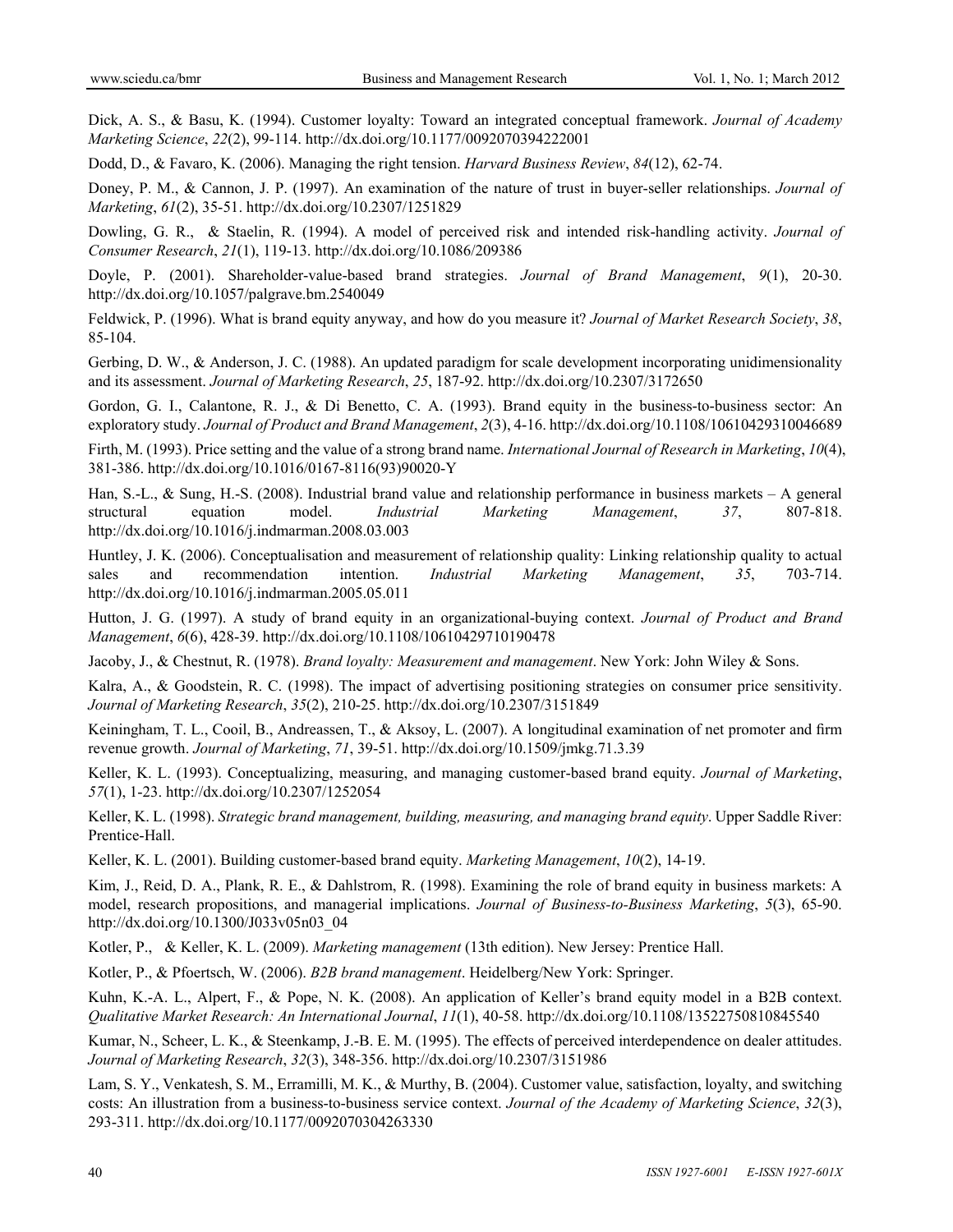Lau, G. T., & Lee, S. H. (1999). Consumers' trust in a brand and the link to brand loyalty. *Journal of Market-Focused Management*, *4*(4), 341-370. http://dx.doi.org/10.1023/A:1009886520142

Lynch, J., & de Chernatony, L. (2004). The power of emotion: Brand communication in business-to-business markets. *Journal of Brand Management*, *11*(5), 403-419. http://dx.doi.org/10.1057/palgrave.bm.2540185

McAlexander, J. H., Schouten, J. W., & Koenig, H. F. (2002). Building brand community. *Journal of Marketing*, *66*(1), 38-54. http://dx.doi.org/10.1509/jmkg.66.1.38.18451

McQuiston, D. H., & Dickson, P. R. (1991). The effect of perceived personal consequences on participation and influence in organizational buying. *Journal of Business Research*, *23*(2), 159-177. http://dx.doi.org/10.1016/0148-2963(91)90026-T

Menon, A., Homburg, C., & Beutin, N. (2005). Understanding customer value in business-to-business relationships. *Journal of Business-to-Business Marketing*, *12*(2), 1-38. http://dx.doi.org/10.1300/J033v12n02\_01

Michell, P., King, J., & Reast, J. (2001). Brand values related to industrial products. *Industrial Marketing Management*, *30*(5), 415-425. http://dx.doi.org/10.1016/S0019-8501(99)00097-8

Mudambi, S. (2002). Branding importance in business-to-business markets: Three buyer clusters. *Industrial Marketing Management*, *31*(6), 525-533. http://dx.doi.org/10.1016/S0019-8501(02)00184-0

Mudambi, S. M., Doyle, P., & Wong, V. (1997). An exploration of branding in industrial markets. *Industrial Marketing Management*, *26*(5), 433-446. http://dx.doi.org/10.1016/S0019-8501(96)00151-4

Muniz, M., & O'Guinn, T. C. (2001). Brand community. *Journal of Consumer Research*, *27*(4), 412-432. http://dx.doi.org/10.1086/319618

Netemeyer, R. G., Krishnan, B., Pullig, C., Wang, G., Yagci, M., Dean, D., Ricks, J. et al. (2004). Developing and validating measures of facets of customer-based brand equity. *Journal of Business Research*, *57*(2), 209-224. http://dx.doi.org/10.1016/S0148-2963(01)00303-4

Persson, N. (2010). An exploratory investigation of the elements of B2B brand image and its relationship to price premium. *Industrial Marketing Management*, *39*(8), 1269-1277. http://dx.doi.org/10.1016/j.indmarman.2010.02.024

Reichheld, F. F. (2003). The one number you need to grow. *Harvard Business Review*, December, 46-54.

Seth, N., Deshmukh, S. G., & Vrat, P. (2006). SSQSC: A tool to measure supplier service quality in supply chain. *Production Planning and Control*, *17*(5), 448-463. http://dx.doi.org/10.1080/09537280600741764

Sethuraman, R. (2000). What makes consumers pay more for national brands than for private labels: Image or quality? *Marketing Science Institute Special Report*. Cambridge, MA.

Sharp, B. (1995). Brand equity and market-based assets of professional service firms. *Journal of Professional Services Marketing*, *13*(1), 3-13. http://dx.doi.org/10.1300/J090v13n01\_02

Shipley, D., & Howard, P. (1993). Brand-naming industrial products. *Industrial Marketing Management*, *22*(1), 59-66. http://dx.doi.org/10.1016/0019-8501(93)90021-X

Srivastava, R. K., & Shocker, A. D. (1991). Brand equity: A perspective on its meaning and measurement. *Marketing Science Institute Special Report*. Cambridge, MA.

Srivastava, R. K., Shervani, T. A., & Fahey, L. (1998). Market-based assets and shareholder value: A framework for analysis. *Journal of Marketing*, *62*(1), 2-18. http://dx.doi.org/10.2307/1251799

Söderlund, M. (2006). Measuring customer loyalty with multi-item scales: A case for caution. *International Journal of Service Industry Management*, *17*(1), 76-98. http://dx.doi.org/10.1108/09564230610651598

Taylor, S. A., Geluch, K., & Goodwin, S. (2004). The importance of brand equity to customer loyalty. *The Journal of Product and Brand Management*, *13*(4/5), 217-227. http://dx.doi.org/10.1108/10610420410546934

Ulaga, W., & Eggert, A. (2006). Relationship value and relationship quality broadening the nomological network of business-to business relationships. *European Journal of Marketing*, *40*(3/4), 311-327. http://dx.doi.org/10.1108/03090560610648075

Van Riel, A. C. R., de Mortanges, C. P., & Streukens, S. (2005). Marketing antecedents of industrial brand equity: An empirical investigation, in speciality chemicals. *Industrial Marketing Management*, *34*, 841-847. http://dx.doi.org/10.1016/j.indmarman.2005.01.006

Vargo, S. L., & Lusch, R. F. (2004). Evolving to a new dominant logic for marketing. *Journal of Marketing*, *68*(1), 1-17. http://dx.doi.org/10.1509/jmkg.68.1.1.24036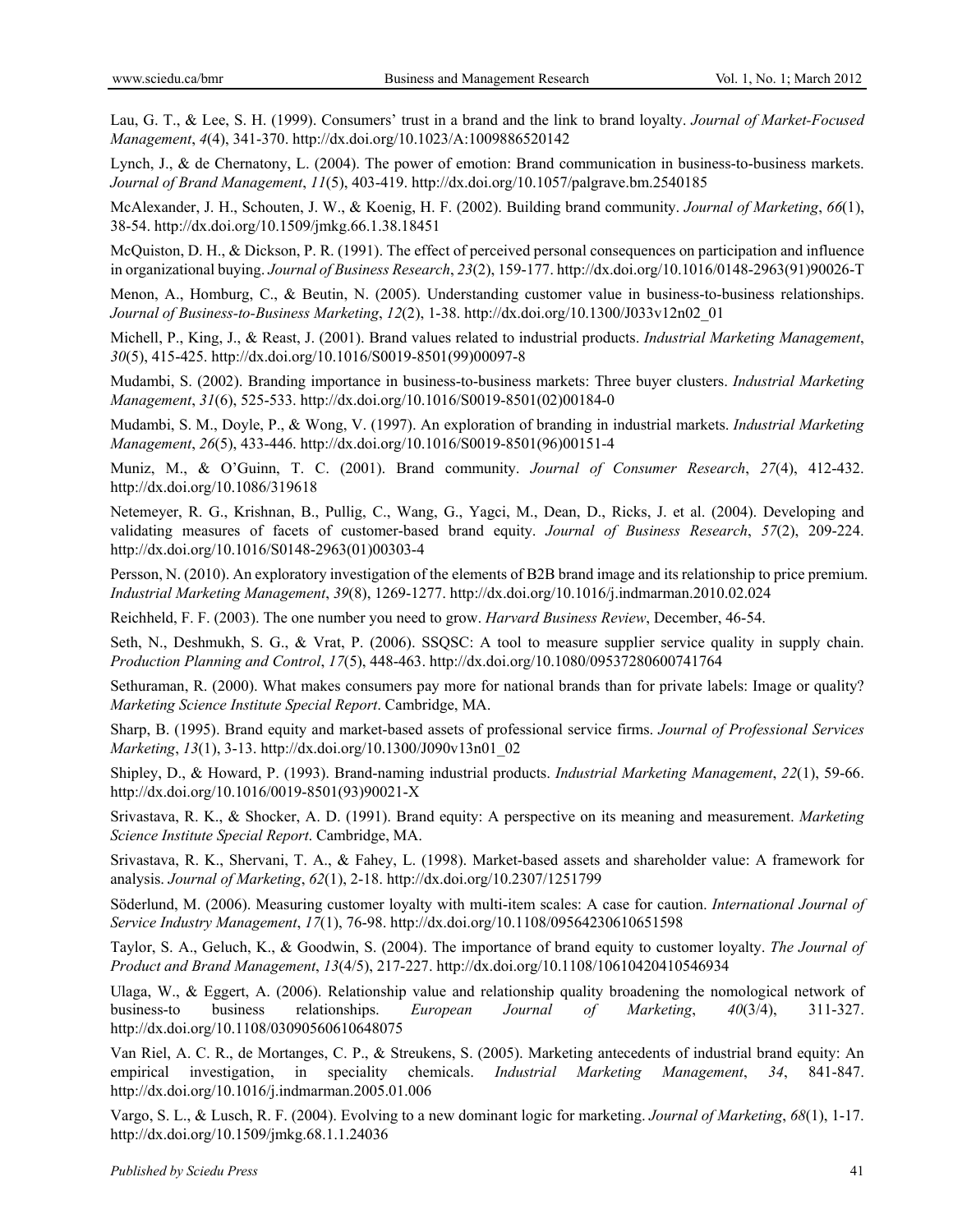Walley, K., Custance, P., Taylor, S., Lindgreen, A., & Hingley, M. (2007). The importance of brand in the industrial purchase decision: A case study of the UK tractor market. *Journal of Business and Industrial Marketing*, *22*(6), 383-393. http://dx.doi.org/10.1108/08858620710780145

Wiedmann, K.-P. (2004). Measuring brand equity for organising brand management in the energy sector: A research proposal and first empirical hints. *Journal of Brand Management*, *12*(2), 24-138. http://dx.doi.org/10.1057/palgrave.bm.2540209

Woo, K., & Ennew, C. T. (2004). Business-to-business relationship quality: An IMP interaction-based conceptualization and measurement. *European Journal of Marketing*, *38*(9/10), 1252-1271. http://dx.doi.org/10.1108/03090560410548960

Wood, L. (2000). Brands and brand equity: Definition and management. *Management Decision*, *38*(9), 662-669. http://dx.doi.org/10.1108/00251740010379100

Yoo, B., & Donthu, N. (2001). Developing and validating a multidimensional consumer-based brand equity scale. *Journal of Business Research*, *52*(1), 1-14. http://dx.doi.org/10.1016/S0148-2963(99)00098-3

Zeithaml, V. A., Berry, L., & Parasuraman, A. (1996). The behavioral consequences of service quality. *Journal of Marketing*, *60*(2), 31-46. http://dx.doi.org/10.2307/1251929

#### APPENDICES

## **Appendix A. Questionnaire items (measurement scale for brand image, brand loyalty, and price premium). BRAND IMAGE**

**Brand familiarity** (items based on Netemeyer et al., 2004; van Riel et al., 2005).

Recognition: When I think of packaging, this company comes first to mind

Knowledge: I know what this company stands for and has to offer

**Product solution associations** (van Riel et al., 2005; Doney & Cannon, 1997; Menon, Homberg, & Beutin, 2005; Cannon & Pereault, 1999).

Style: Stylish and modern products

Innovation: Innovative products

Portfolio: Broad product portfolio covering any packaging need

Process: Products easy to process

End-user value: Products highly valued by end-users

Customization: Customizes to meet specific customer needs

Solution: Provides total solutions

Product quality: High-quality products

Basic need: This company satisfies the basic needs of packaging

**Service relationship associations** (Mudambi et al., 1997; Keller, 2001; Woo & Ennew 2004; van Riel et al., 2005; Doney & Cannon, 1997; Seth, Deshmukh, & Vrat, 2006; Menon et al., 2005).

Delivery speed: Speedy deliveries Commitment: Strongly committed to its customers Trust: Trustworthy Ease of business: Easy to do business with Flexibility: Flexible and adaptive Responsiveness: Responsive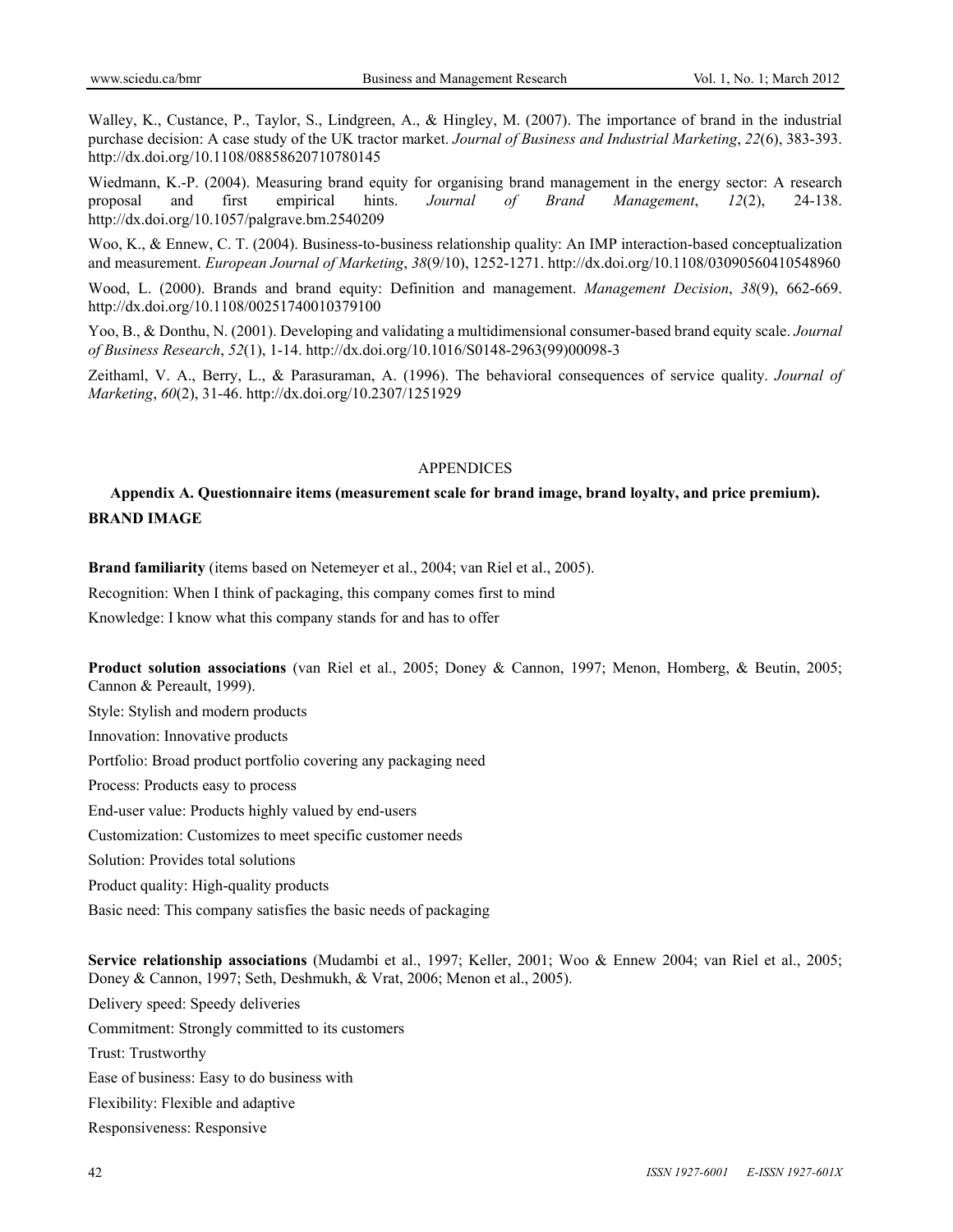Delivery reliability: Reliable deliveries Cooperation: Cooperative and partnership-oriented Ordering: Easy ordering Employees: Nice and friendly employees Availability: Products always available Support: Excellent service support Service: Excellent after-sales services and problem shooting

**Company reputation associations** (van Riel et al., 2005; Cretu & Brodie, 2007; Keller, 2001; Doney & Canon, 1997; Baxter & Matear, 2004; Lau & Lee, 1999; Aaker, 1997). Management: A well-managed company Competence: Competent, intelligent, and successful Reliability: A safe, reliable choice Customer care: Has the customers' best interest in mind Reputation: Has a good reputation Excellence: Sets the standard for excellence Leadership: Industry leader Sophistication: Sophisticated, smooth, and charming

**Brand community associations** (Baxter & Matear, 2004; Kumar, Scheer, & Steenkamp, 1995; Algesheimer et al., 2005; Aaker, 1997).

Network: Being a customer of this company allows access to attractive business networks Belonging: Buying or using products from this company feels like belonging to a community Excitement: Exciting, spirited, and daring Uniqueness: Unique compared with competitors

## BRAND STRENGTH

**Brand loyalty** (Han & Sung, 2008; van Riel et al., 2005; Cretu & Brodie, 2007; Zeithaml et al., 1996; Auh & Shih, 2005).

Short-term purchase intention: The next time our company buys packaging, we will likely buy from this company Long-term purchase intention: Our company would like to do more business with this company in the future Recommendation: How likely is it that you would recommend this company to a friend or colleague?

**Price premium** (Netemeyer et al., 2004; Han & Sun, 2008).

Price premium: Our company is willing to pay a higher price for packaging from this company than for similar products from other companies

Price premium 2: Our company is willing to pay a lot more for packaging from this company

Price sensitivity: The prices of products from this company would have to go up quite a bit before we would consider another company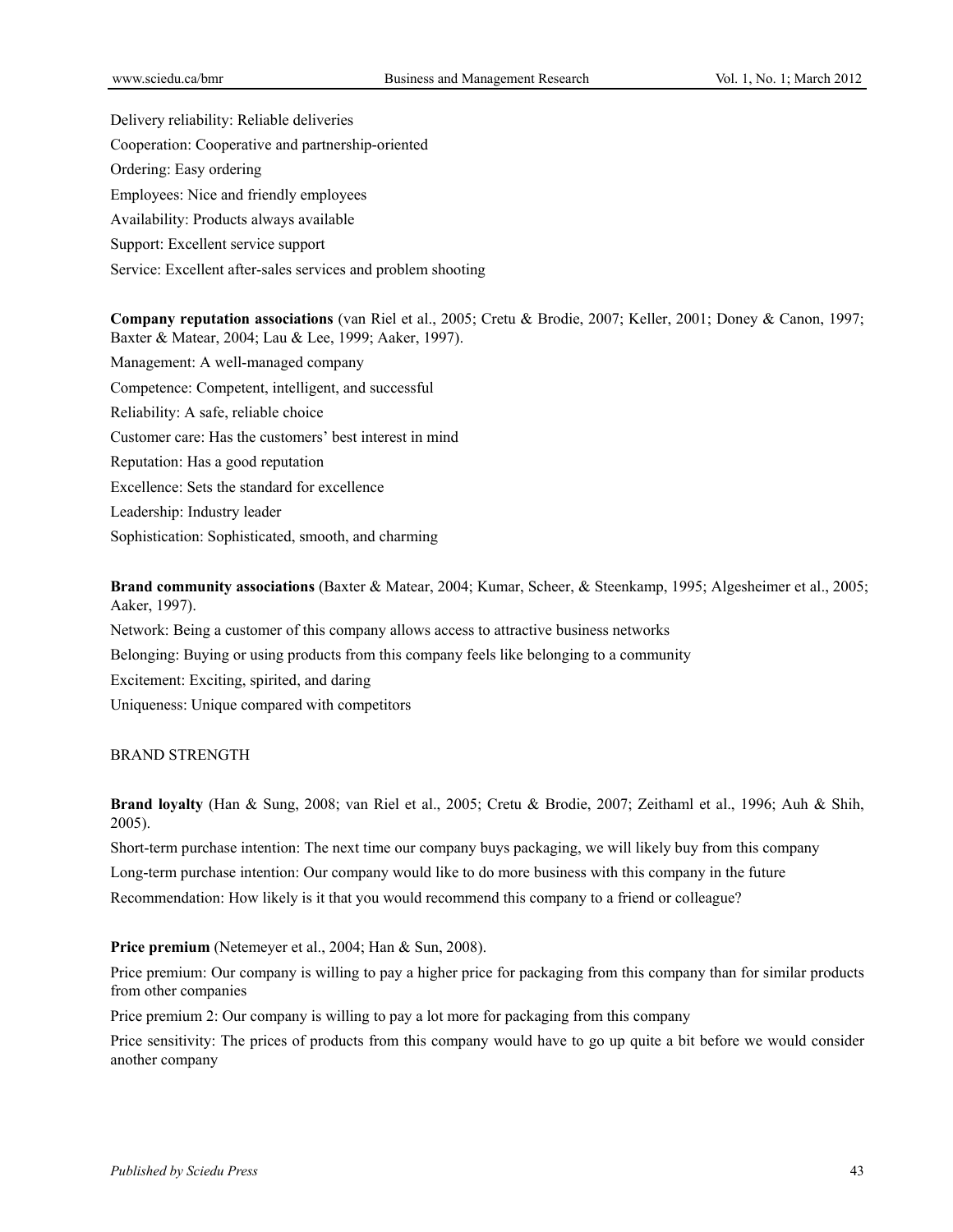| Rotated component matrix                                                 |                |                                    |       |                                  |              |                  |           |  |
|--------------------------------------------------------------------------|----------------|------------------------------------|-------|----------------------------------|--------------|------------------|-----------|--|
|                                                                          | <b>Service</b> | Product<br>Company<br><b>Brand</b> |       |                                  | <b>Brand</b> | Commu-n Analysis |           |  |
|                                                                          | relationship   | solutions                          |       | reputation community familiarity |              | alities          | ${\bf N}$ |  |
| Delivery speed                                                           | 0.77           | 0.21                               | 0.07  | 0.15                             | 0.26         | 0.73             | 411       |  |
| Commitment                                                               | 0.75           | 0.34                               | 0.31  | 0.17                             | $-0.04$      | 0.80             | 426       |  |
| Trust                                                                    | 0.74           | 0.27                               | 0.39  | 0.00                             | 0.21         | 0.82             | 427       |  |
| Ease of business                                                         | 0.74           | 0.31                               | 0.29  | 0.07                             | 0.17         | 0.76             | 424       |  |
| Flexibility                                                              | 0.73           | 0.21                               | 0.41  | 0.14                             | 0.14         | 0.78             | 417       |  |
| Responsiveness                                                           | 0.72           | 0.25                               | 0.29  | 0.17                             | 0.14         | 0.71             | 421       |  |
| Delivery reliab.                                                         | 0.72           | 0.23                               | 0.33  | 0.11                             | 0.22         | 0.73             | 420       |  |
| Cooperation                                                              | 0.69           | 0.37                               | 0.35  | 0.17                             | $-0.02$      | 0.77             | 427       |  |
| Ordering                                                                 | 0.68           | 0.30                               | 0.26  | 0.06                             | 0.26         | 0.70             | 412       |  |
| Employees                                                                | 0.64           | 0.33                               | 0.43  | $-0.10$                          | 0.20         | 0.75             | 426       |  |
| Availability                                                             | 0.64           | 0.22                               | 0.17  | 0.28                             | 0.15         | 0.58             | 408       |  |
| Support                                                                  | 0.61           | 0.45                               | 0.34  | 0.09                             | 0.25         | 0.77             | 437       |  |
| Service                                                                  | 0.59           | 0.45                               | 0.35  | 0.19                             | 0.08         | 0.71             | 417       |  |
| Style                                                                    | 0.21           | 0.82                               | 0.28  | 0.16                             | 0.13         | 0.84             | 422       |  |
| Innovation                                                               | 0.23           | 0.74                               | 0.35  | 0.13                             | 0.19         | 0.77             | 450       |  |
| Portfolio                                                                | 0.42           | 0.73                               | 0.07  | 0.04                             | 0.09         | 0.72             | 447       |  |
| Process                                                                  | 0.30           | 0.68                               | 0.17  | 0.17                             | 0.36         | 0.74             | 425       |  |
| End-user value                                                           | 0.27           | 0.67                               | 0.06  | 0.34                             | 0.16         | 0.67             | 402       |  |
| Customization                                                            | 0.51           | 0.63                               | 0.26  | 0.04                             | 0.07         | 0.74             | 438       |  |
| Solution                                                                 | 0.48           | 0.63                               | 0.30  | 0.10                             | 0.00         | 0.73             | 424       |  |
| Product quality                                                          | 0.31           | 0.58                               | 0.41  | 0.01                             | 0.46         | 0.80             | 473       |  |
| Basic need                                                               | 0.46           | 0.56                               | 0.30  | $-0.06$                          | 0.43         | 0.81             | 473       |  |
| Management                                                               | 0.33           | 0.25                               | 0.74  | 0.17                             | 0.13         | 0.76             | 389       |  |
| Competence                                                               | 0.37           | 0.21                               | 0.70  | 0.24                             | 0.05         | 0.73             | 377       |  |
| Reliability                                                              | 0.51           | 0.15                               | 0.68  | 0.13                             | 0.23         | 0.81             | 433       |  |
| Customer care                                                            | 0.40           | 0.16                               | 0.66  | 0.28                             | 0.02         | 0.70             | 407       |  |
| Reputation                                                               | 0.32           | 0.22                               | 0.65  | 0.06                             | 0.36         | 0.70             | 458       |  |
| Excellence                                                               | 0.33           | 0.26                               | 0.61  | 0.45                             | $-0.03$      | 0.75             | 341       |  |
| Leadership                                                               | 0.24           | 0.29                               | 0.58  | 0.24                             | 0.17         | 0.56             | 402       |  |
| Sophistication                                                           | 0.29           | 0.14                               | 0.51  | 0.50                             | 0.04         | 0.61             | 330       |  |
| Network                                                                  | 0.03           | 0.04                               | 0.07  | 0.87                             | 0.11         | 0.77             | 342       |  |
| Belonging                                                                | 0.13           | 0.02                               | 0.10  | 0.83                             | 0.21         | 0.76             | 366       |  |
| Excitement                                                               | 0.23           | 0.21                               | 0.43  | 0.60                             | $-0.17$      | 0.67             | 335       |  |
| Uniqueness                                                               | 0.02           | 0.25                               | 0.34  | 0.58                             | $-0.12$      | 0.52             | 411       |  |
| Knowledge                                                                | 0.39           | 0.43                               | 0.15  | 0.12                             | 0.69         | 0.83             | 581       |  |
| Recognition                                                              | 0.39           | 0.37                               | 0.17  | 0.13                             | 0.66         | 0.77             | 598       |  |
| Scale rel. (alpha)                                                       | 0.97           | 0.95                               | 0.94  | 0.80                             | 0.93         |                  |           |  |
| Eigenvalues                                                              | 19.49          | 2.79                               | 1.84  | 1.20                             | 1.02         |                  |           |  |
| % of variance                                                            | 24.74          | 17.11                              | 15.73 | 9.28                             | 6.31         |                  |           |  |
| Cumulative %                                                             | 24.74          | 41.86                              | 57.59 | 66.87                            | 73.17        |                  |           |  |
| Kaiser-Meyer-Olkin Measure of Sampling Adequacy: 0.93                    |                |                                    |       |                                  | Df: 630      |                  |           |  |
| Sig.: 0.00***<br>Bartlett's Test of Sphericity/Approx. Chi-Square: 10156 |                |                                    |       |                                  |              |                  |           |  |

**Appendix B. Factor analysis of brand image** 

\*\*\*=significant at the 1% level.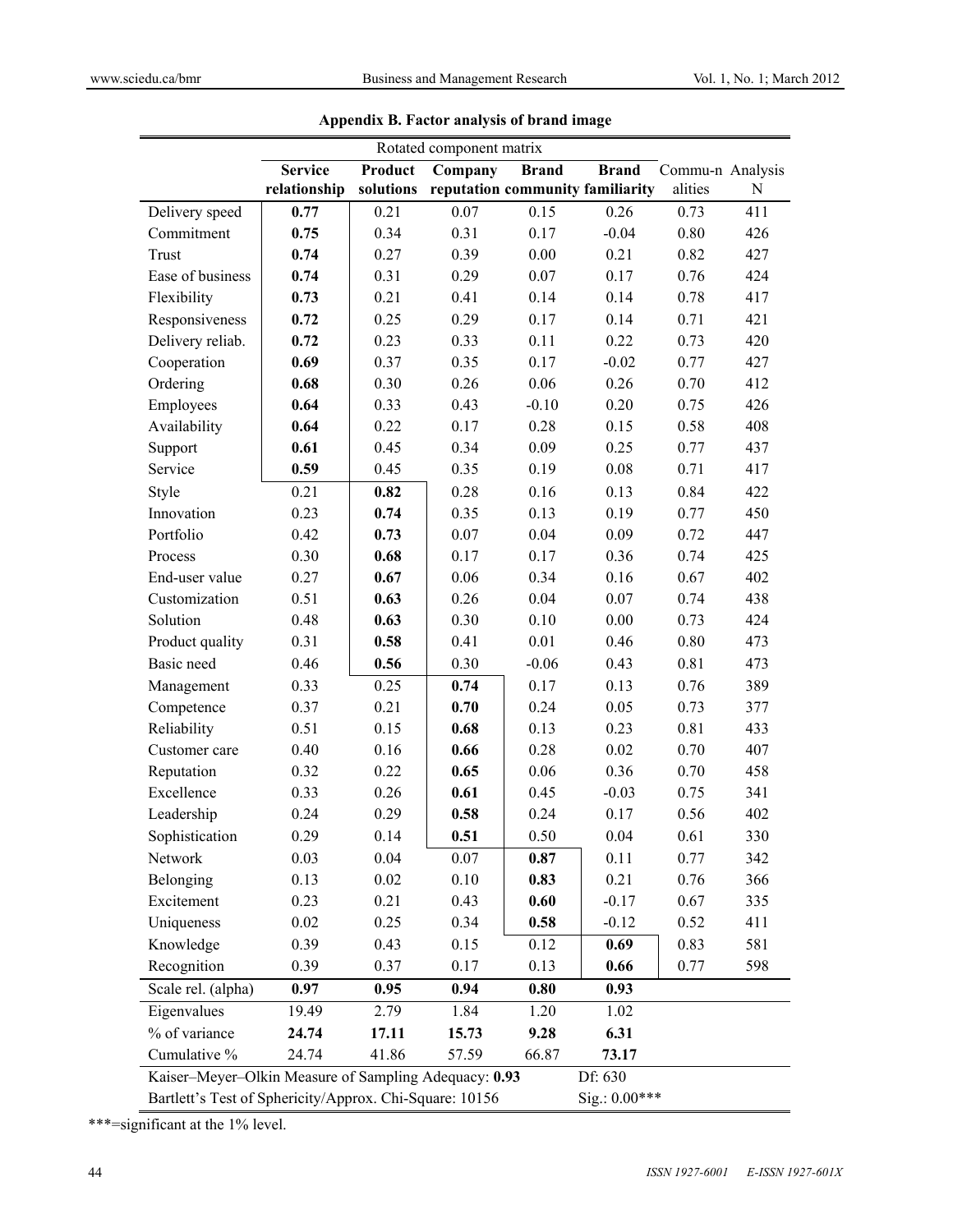## TABLES AND FIGURES

## Table 1. Refined brand image model (based on factor analysis of the Persson model)

| <b>Factor name</b>   | No. of<br>items | Scale reliability<br>(alpha) | $%$ of | <b>Example of item (see all items in</b><br>variance appendix).                         |
|----------------------|-----------------|------------------------------|--------|-----------------------------------------------------------------------------------------|
| Service relationship | 13              | 0.97                         | 24.74  | "Flexible and adaptive"                                                                 |
| Product solution     | 9               | 0.95                         | 17.11  | "Product quality"                                                                       |
| Company reputation   | 8               | 0.94                         | 15.73  | "A well-managed company"                                                                |
| Brand community      | $\overline{4}$  | 0.80                         | 9.28   | "Buying or using products from this"<br>company feels like belonging to a<br>community" |
| Brand familiarity    | $\mathfrak{D}$  | 0.93                         | 6.31   | "I know what this company stands for<br>and has to offer"                               |

## Table 2. Factor analysis of brand strength

|                                                   |                         | Rotated component<br>matrix solutions |                |            |
|---------------------------------------------------|-------------------------|---------------------------------------|----------------|------------|
|                                                   | <b>Brand</b><br>loyalty | <b>Price</b><br>premium               | Commu-nalities | Analysis N |
| Purchase intention<br>(short-term)                | 0.90                    | 0.05                                  | 0.81           | 380        |
| Purchase intention<br>(long-term)                 | 0.88                    | 0.05                                  | 0.78           | 380        |
| Recommendation                                    | 0.87                    | 0.08                                  | 0.77           | 380        |
| Price premium 1                                   | $-0.01$                 | 0.91                                  | 0.82           | 380        |
| Price premium 2                                   | 0.08                    | 0.90                                  | 0.83           | 380        |
| Price sensitivity                                 | 0.10                    | 0.74                                  | 0.55           | 380        |
| Scale rel. (alpha)                                | 0.88                    | 0.82                                  |                |            |
| Eigenvalues                                       | 2.59                    | 1.97                                  |                |            |
| % of variance                                     | 43.18                   | 32.79                                 |                |            |
| Cumulative %                                      | 43.18                   | 45.97                                 |                |            |
| Kaiser-Meyer-Olkin Measure of Sampling Adequacy:  | 0.70                    |                                       |                |            |
| Bartlett's Test of Sphericity/Approx. Chi-Square: | 1047                    |                                       |                |            |
| Sig.                                              |                         |                                       | $0.000***$     |            |

\*\*\*=significant at the 1% level.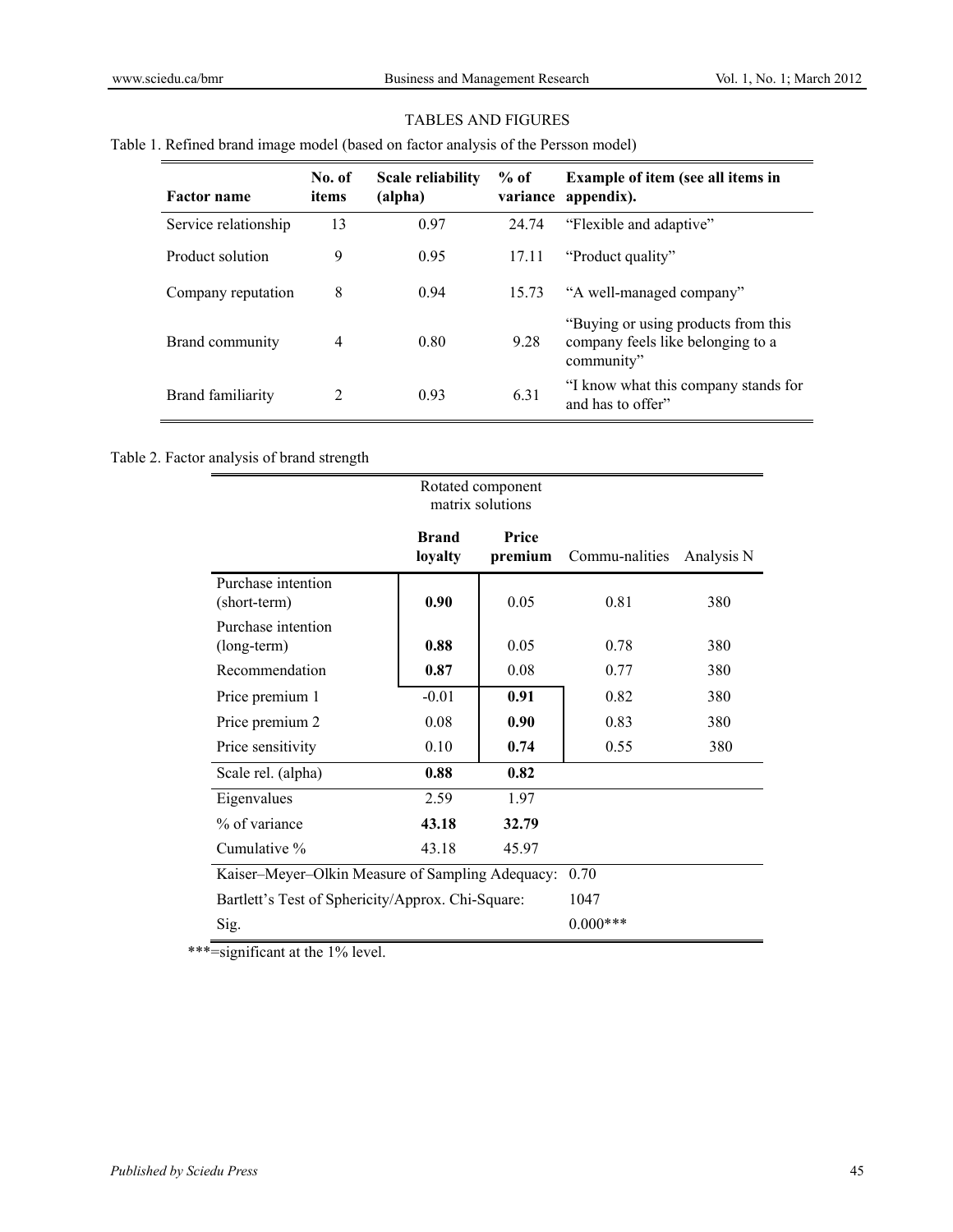|  |  |  | Table 3. Regression analysis of the brand image–brand strength relationship |
|--|--|--|-----------------------------------------------------------------------------|
|  |  |  |                                                                             |

|                          | Dependent brand strength variables |            |                            |                              |                   |                            |  |
|--------------------------|------------------------------------|------------|----------------------------|------------------------------|-------------------|----------------------------|--|
|                          | <b>Brand loyalty</b>               |            |                            | Price premium                |                   |                            |  |
|                          | Standardized<br>coefficients       |            | Collinearity<br>statistics | Standardized<br>coefficients |                   | Collinearity<br>statistics |  |
| Brand image factor       | Beta                               | Sig.       | VIF                        | <b>B</b> eta                 | Sig.              | VIF                        |  |
| Company reputation       | 0.43                               | $0.000***$ | 1.10                       | $-0.09$                      | n.s.              | 1.05                       |  |
| Service relationship     | 0.39                               | $0.000***$ | 1.05                       | 0.05                         | n.S.              | 1.10                       |  |
| Product solution         | 0.35                               | $0.000***$ | 1.06                       | $-0.01$                      | n.s.              | 1.06                       |  |
| Brand community          | $0.14$ $0.002***$                  |            | 1.01                       |                              | $0.44$ $0.000***$ | 1.01                       |  |
| <b>Brand familiarity</b> | 0.14                               | $0.003***$ | 1.01                       | $-0.16$                      | $0.023**$         | 1.01                       |  |
| R <sub>2</sub> adj.      | 0.64                               |            |                            | 0.22                         |                   |                            |  |
| St. error of est.        | 0.80                               |            |                            | 1.40                         |                   |                            |  |
| F                        | 63.21                              |            |                            | 10.86                        |                   |                            |  |
| Sig. F                   | $0.000***$                         |            |                            | $0.000***$                   |                   |                            |  |
| Df                       | 176                                |            |                            | 176                          |                   |                            |  |

\*\*=significant at the 5% level. \*\*\*=significant at the 1% level.



Figure 1. The brand equity chain